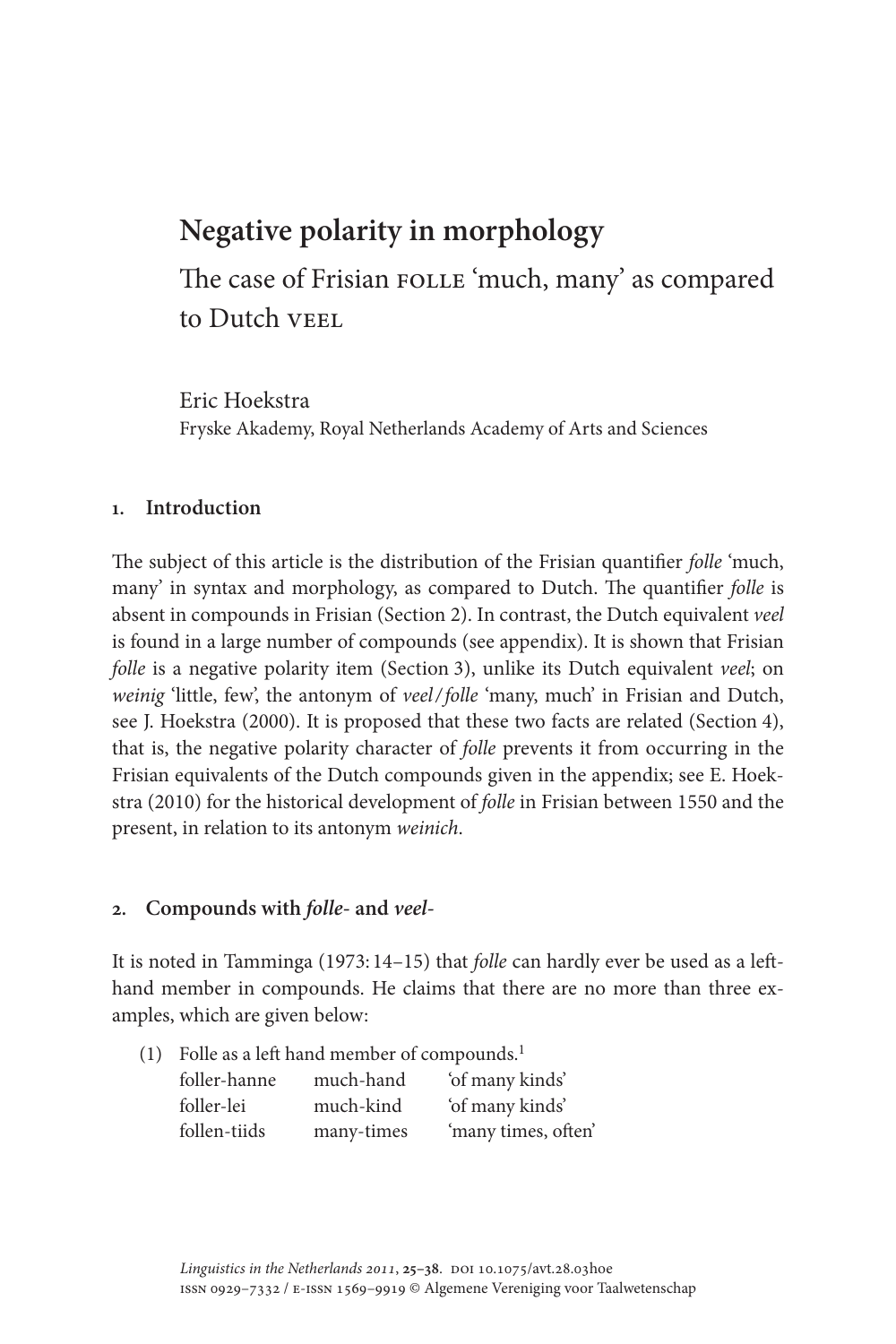Tamminga adds that in Dutch there are much more compounds with *veel* as a lefthand member than there are in Frisian with *folle*. He also adds that examples as in (2–3) are occasionally written (first column is Frisian, last column Dutch):

|  |  | (2) folle-foarmich many-formy 'of many forms'                                                                                                                                                                                                                                           |  |  | veelvormig |  |
|--|--|-----------------------------------------------------------------------------------------------------------------------------------------------------------------------------------------------------------------------------------------------------------------------------------------|--|--|------------|--|
|  |  | $\sqrt{2}$ and $\sqrt{2}$ and $\sqrt{2}$ and $\sqrt{2}$ and $\sqrt{2}$ and $\sqrt{2}$ and $\sqrt{2}$ and $\sqrt{2}$ and $\sqrt{2}$ and $\sqrt{2}$ and $\sqrt{2}$ and $\sqrt{2}$ and $\sqrt{2}$ and $\sqrt{2}$ and $\sqrt{2}$ and $\sqrt{2}$ and $\sqrt{2}$ and $\sqrt{2}$ and $\sqrt{2$ |  |  |            |  |

|  | (3) folle-sizzend | much-saying | 'telling, significant' | veelzeggend |
|--|-------------------|-------------|------------------------|-------------|
|--|-------------------|-------------|------------------------|-------------|

But such examples are not in common usage and certainly not spoken, according to Tamminga.

Indeed, examples such as (2–3) offend native speaker intuitions, and they have a strong feel of being an ad-hoc loan translation. These intuitions are confirmed by the Dutch Frisian dictionary. It lists 43 Dutch compounds with *veel-* as a lefthand member, which lack a Frisian equivalent with *folle-* as a left-hand member.2 The list is presented in Appendix 1 below. The dictionary gives only three Dutch compounds which can be translated having *folle-* as a left-hand member. These are exactly the three which Tamminga presented and they were probably included in the dictionary on the authority of Tamminga's article. However, even Tamminga's examples do not stand up to further scrutiny. The frequency of these three items has been investigated with the help of the Frisian Language Corpus (FLC, 25 million words). It turns out that these items are nowadays obsolete in written language, as shown in Table 1.

|             | >1980          | $1948-$<br>1980 | 1870–<br>1948 | $1800 -$<br>1870 | $1550-$<br>1800 | All |  |
|-------------|----------------|-----------------|---------------|------------------|-----------------|-----|--|
|             |                |                 |               |                  |                 |     |  |
| follentiids | $\theta$       |                 | 22            | 13               | $\Omega$        | 36  |  |
| follerlei   | $\overline{0}$ | 4               | 2             | $\Omega$         | $\theta$        | 6   |  |
| follerhanne | 0              |                 | 0             | 0                |                 |     |  |

**Table 1.** Distribution of *follentiids*, *follerlei* and *follerhanne* in the FLC

The table shows that these items didn't occur before 1800 either. This suggests that they are loan translations imported from Dutch in the 19th century. The Frisian Language Corpus also contains a few isolated instances of other compounds with *folle*-, which are not listed in the dictionary. These form a group of 19 tokens, 8 types, 8 authors. These types are:

| 4) | Frisian          | English              | Dutch          |
|----|------------------|----------------------|----------------|
|    | folleëaskjend    | much demanding       | veeleisend     |
|    | follefâld        | multiple             | veelvoud       |
|    | follefâldichheid | (nominal derivation) | veelvoudigheid |
|    | follesidich      | many-sided           | veelzijdig     |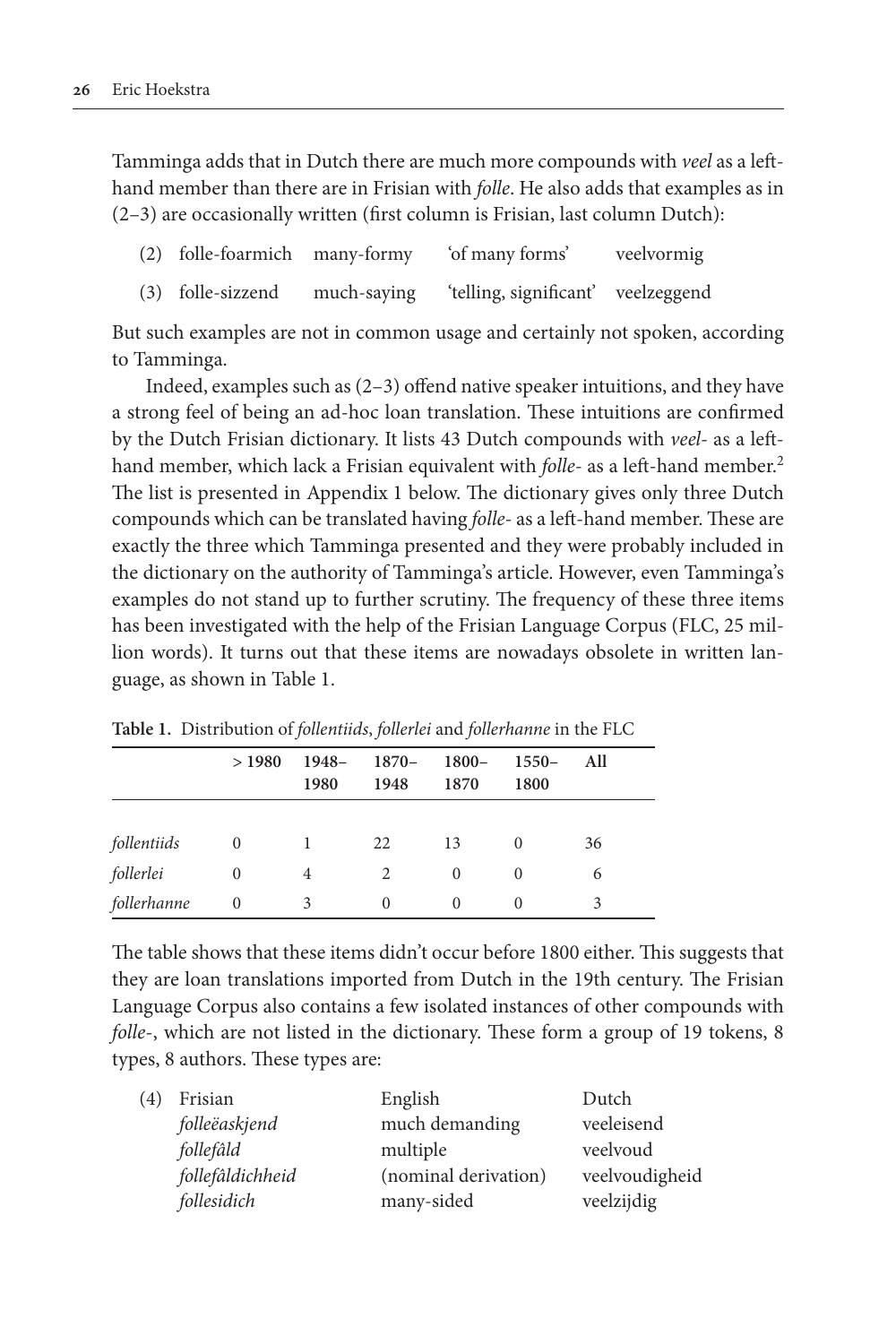| follefoarmich     | of many forms        | veelvormig     |
|-------------------|----------------------|----------------|
| follefoarmichheid | (nominal derivation) | veelvormigheid |
| follesizzend      | significant          | veelzeggend    |
| follesoartich     | of many kinds        | veelsoortig    |

Thus there is a sprinkling of compounds with *folle-* in Frisian, but these can plausibly be explained as loan translations under the influence of Dutch. A distinction must be made between an accepted loan from Dutch and 'bad' Frisian, that is, Frisian that is subject to interference from Dutch. Such a distinction can be made on the basis of frequency and on the basis of native speakers' intuitions.

The sheer frequency of *follentiids*, with several authors, establishes it as an accepted loan from Dutch in the 19th century and early 20th century. All other examples can be treated as interferences, as is confirmed by native speakers' intuitions. To conclude, compounds with *folle* as a left hand member don't exist in Frisian, as compared to Dutch, and if they seem to occur, then they are recognised by native speakers as interferences from Dutch and their frequency is low.

### **3. Negative polarity**

Negative polarity items are words or phrases which only occur in syntactic contexts which are in some sense negative (Fauconnier 1975, Ladusaw 1979, Zwarts 1981). An example is the Frisian verb *hoege* 'need':

- (5) a. \* Jan hoecht op tiid te kommen Jan needs on time to come 'Jan needs to arrive on time.'
	- b. Jan hoecht net op tiid te kommen Jan needs not on time to come 'Jan doesn't need to arrive on time.'

Negative polarity items also occur in contexts which are negative in a more abstract sense, such as sentences in the scope of comparative and superlative contexts (Hoeksema 1983, 1986), and sentences in the scope of negative predicates like *deny* (Hoeksema & Klein 1995). The formal definition of 'negative' is a subject of ongoing debate among semanticists (cf. Van der Wouden 1994, Zwarts 1995, De Swart 1998, Giannakidou 2001, 2002).

Frisian *folle* differs from Dutch *veel*, in that it behaves as a negative polarity item (Tamminga 1973: 14–15), as is illustrated below:<sup>3</sup>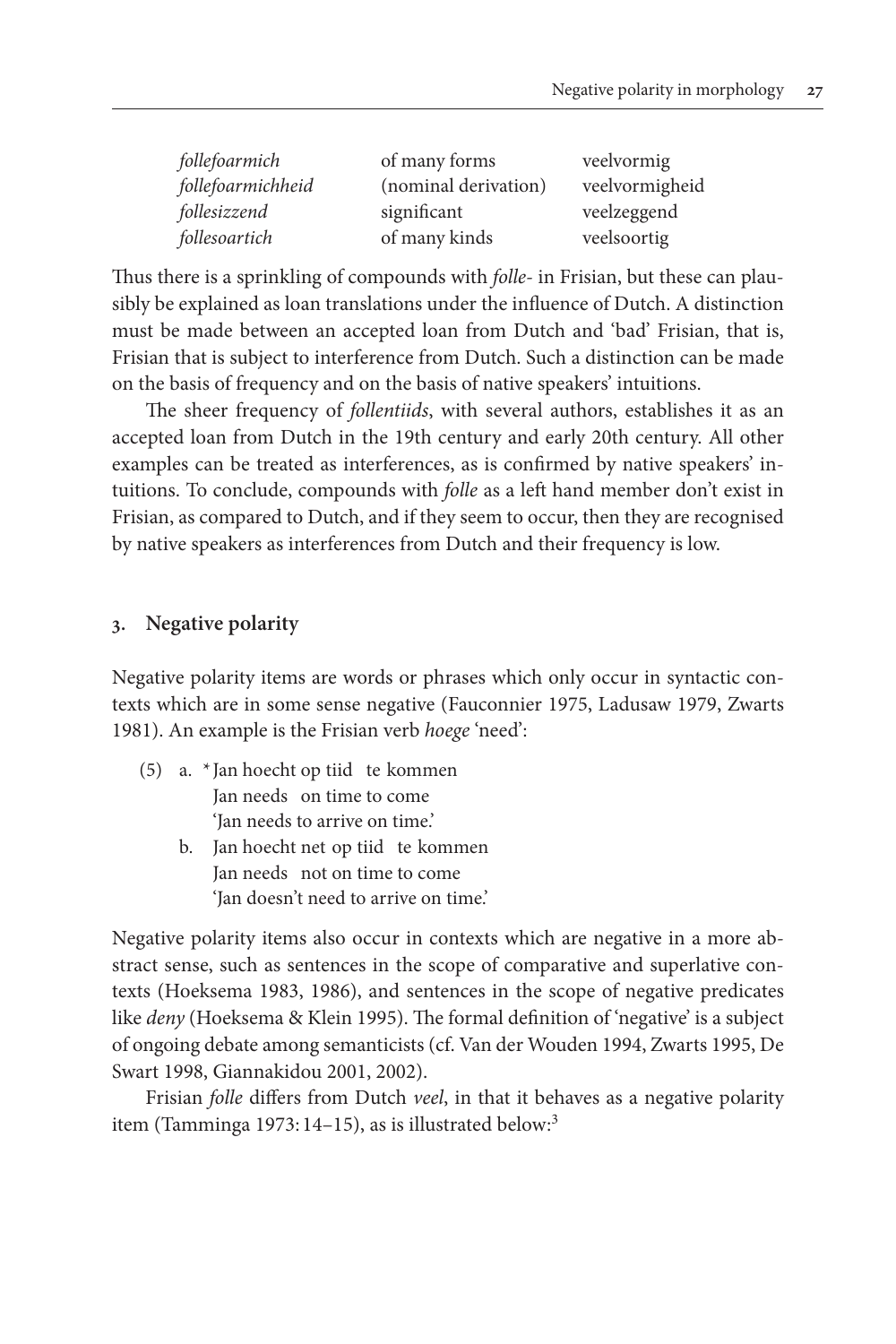- (6) a.  $*$  Jan yt folle Jan eats much 'Jan eats a lot.'
	- b. Jan yt net folle Jan eats not much 'Jan doesn't eat much.'
- (7) a. Jan eet veel Jan eats much 'Jan eats a lot.'
	- b. Jan eet niet veel Jan eats not much 'Jan doesn't eat much.'

The equivalent of (7a) is expressed in Frisian by a nominal construction consisting of the indefinite determiner followed by a lexical noun denoting a vague quantity:4

(8) Jan yt in soad/protte /bult/heap Jan eats a lot 'Jan eats a lot.'

The lexical noun has lost its original meaning. Thus soad originally meant 'amount that can be cooked', but in this quantificational construction, its literal meaning has disappeared, as is usual when lexical items are used in quantificational constructions (Postma 1995). To conclude this section, Frisian *folle*, but not Dutch *veel*, is a negative polarity item.

## **4. No licensing of negative polarity items within a word from outside**

Having established that *folle* is a negative polarity item, it can be hypothesized that the negatively polar character of *folle* is responsable for its absence in compounds. This idea will be fleshed out below.

Consider the following sentences:

- (9) a. \* Jan glimke follebetsjuttend Jan smiled much-meaning 'Jan smiled significantly.'
	- b. \* Jan glimke net follebetsjuttend Jan smiled not much-meaning

The (a) sentence is ungrammatical by hypothesis because *folle*- is not in the scope of a negative constituent. The question arises: why isn't the (b) sentence grammatical, seeing that there is a negative trigger in the form of negation?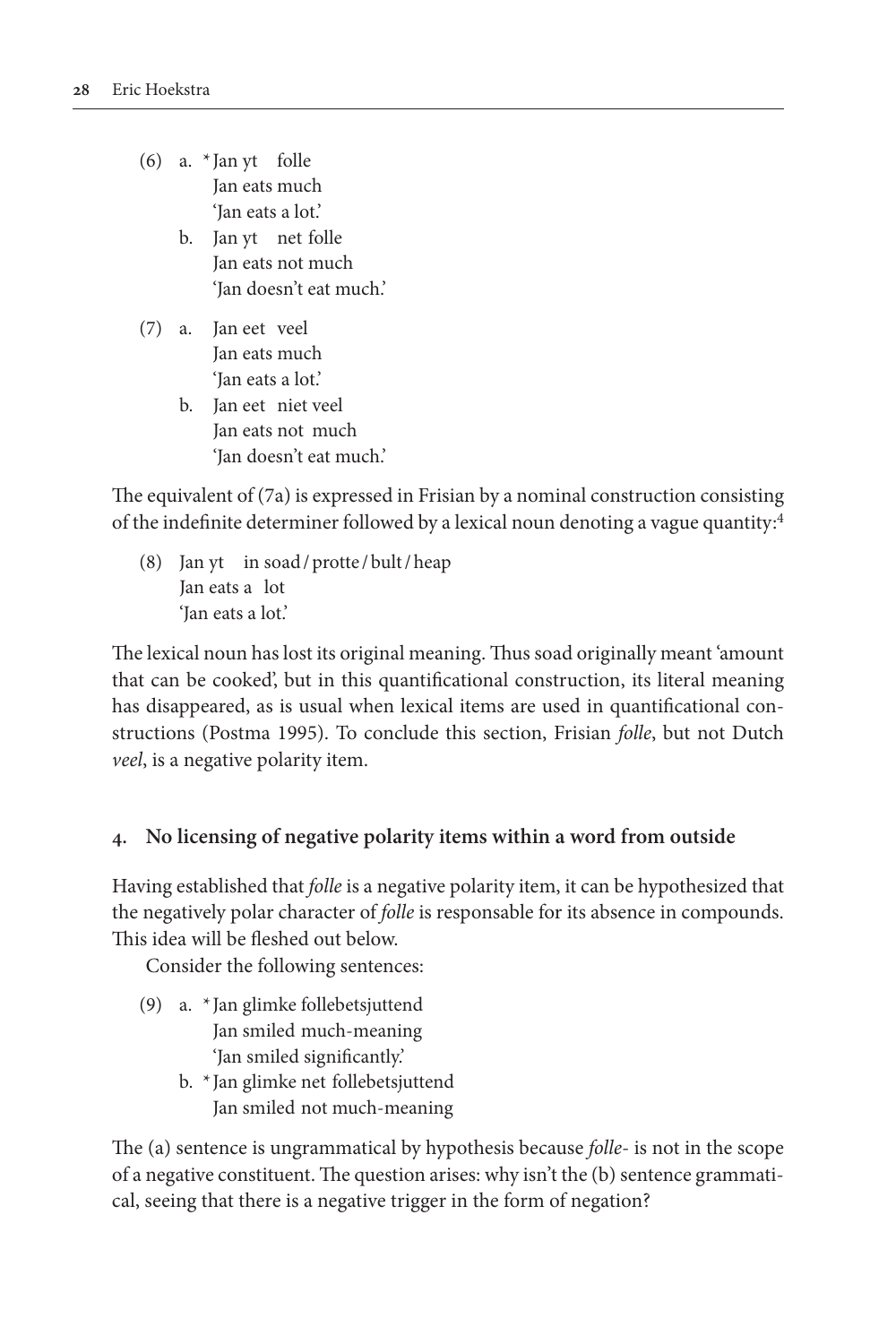Notice though that in the (b) sentence the trigger is a syntactic constituent, sentential negation, whereas the negative polarity item is not a syntactic constituent: it is a part of a word, or put differently, it is a morphological constituent. Can syntactic processes like negative polarity involve such a dependency between a syntactic constituent and a morphological constituent? Di Sciullo & Williams (1987: 50ff) argue that many processes known from syntax cannot target parts of words, such as WH-movement and binding. Following Di Sciullo & Williams, it can be argued that negative polarity is not allowed to relate a syntactic object to a morphological object.

There is independent evidence for the idea that negative polarity is a relation that cannot exist between a morphological object and a syntactic one. Consider the following examples from Van der Wouden (1994: 128–129, 180–181):

- (10) a. \*Zij kan hem uitstaan she can him out.stand
	- b. Zij kan hem niet uitstaan she can him not out.stand 'She can't stand him.'

These examples show that the idiom *kunnen uitstaan* contains a negative polarity item, seeing that it must be licensed by negation.5 Now, we know that *kunnen* is not a negative polarity item:

- (11) a. Zij kan lachen she can laugh 'She can laugh.'
	- b. Zij kan niet lachen she can not stand 'She can't laugh.'

Hence, the negative polarity item in (10) is the syntactic object *uitstaan*, which forms an idiomatic combination with semantic potentiality as expressed by the verb *kunnen*.

Interestingly, *uitstaan* may also occur as a morphological object (Van der Wouden 1995: 65). In that case, it forms a morphologically idiomatic combination with the suffix *-baar*, which just like *kunnen* denotes potentiality.6 As a negative polarity item, the morphological object *uitstaan-* must be licensed by negation. What is relevant is that *uitstaan-* as a morphological object must be licensed by morphological negation, as in (12) below, and it can no longer be licensed by syntactic negation, as in (13):

(12) a. \*Hij is uitstaanbaar he is out.stand.baar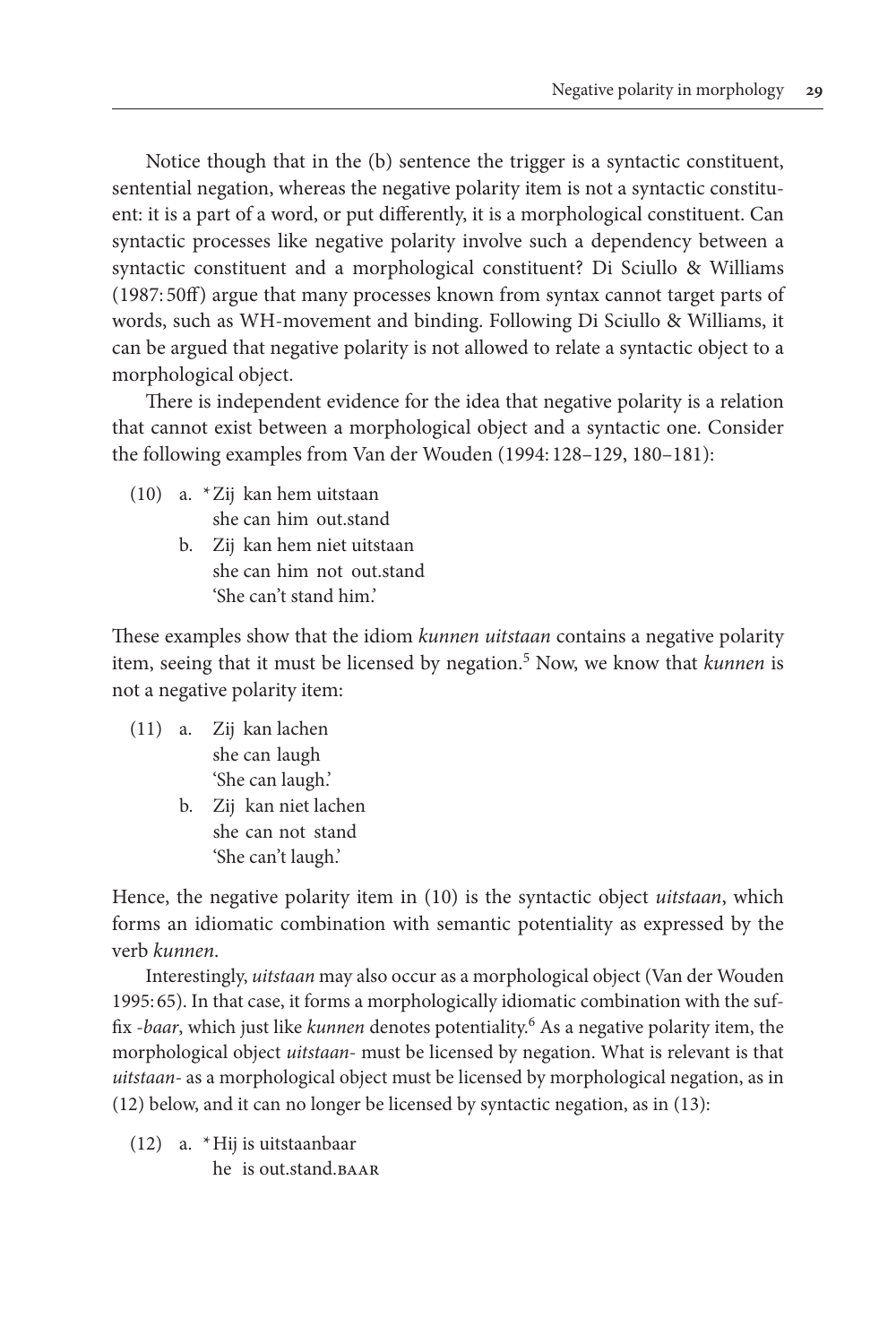- b. Hij is on-uitstaanbaar he is un-out.stand.baar 'He is insufferable.'
- c. \*Hij is niet uitstaanbaar he is not out.stand.

The examples in (10) showed that *uitstaan* is a negative polarity item in syntax. The contrast in (12) shows that when the negative polarity item, being a part of a word, is 'in morphology', it must also find its licenser in morphology.7

To sum, when a part of a word is negatively polar, it must find its trigger within that word. The list of compounds with *veel-* given in the appendix are all possible because Dutch *veel-* is not a negative polarity item. Frisian compounds with *folle*are all lacking because *folle-* is a negative polarity element which cannot find a trigger within the word.

The proposed account also explains that Frisian formations with *folle-* as a lefthand member of a compound cannot be saved by syntactic negation. Thus the ungrammaticality of (9b) is on a par with the ungrammaticality of the (b) examples below:

- (13) a. \*Hy is folleëaskjend \* he is much.demanding
	- b. \*Hy is net folleëaskend he is not much.demanding
- (14) a. \* It is follefoarmich ûnderwiis it is of.many.forms education 'It is varied education.'
	- b. \* It is gjin follefoarmich ûnderwiis it is no of.many.forms education 'It isn't varied education.'

The (b) examples are ungrammatical because syntactic negation cannot license a negative polarity item that is in morphology.

#### **5. Potential counterexamples**

**5.1.** On the non-occurrence of *onveel*- and *ûnfolle*-

The proposed account would predict that morphological negation should be able to save the structures in (13a-14a), but that prediction is not borne out:

| $(15)$ * ûn-folle-easkjend | *ûn-folle-foarmich |
|----------------------------|--------------------|
| UN-much-demanding          | UN-much-formy      |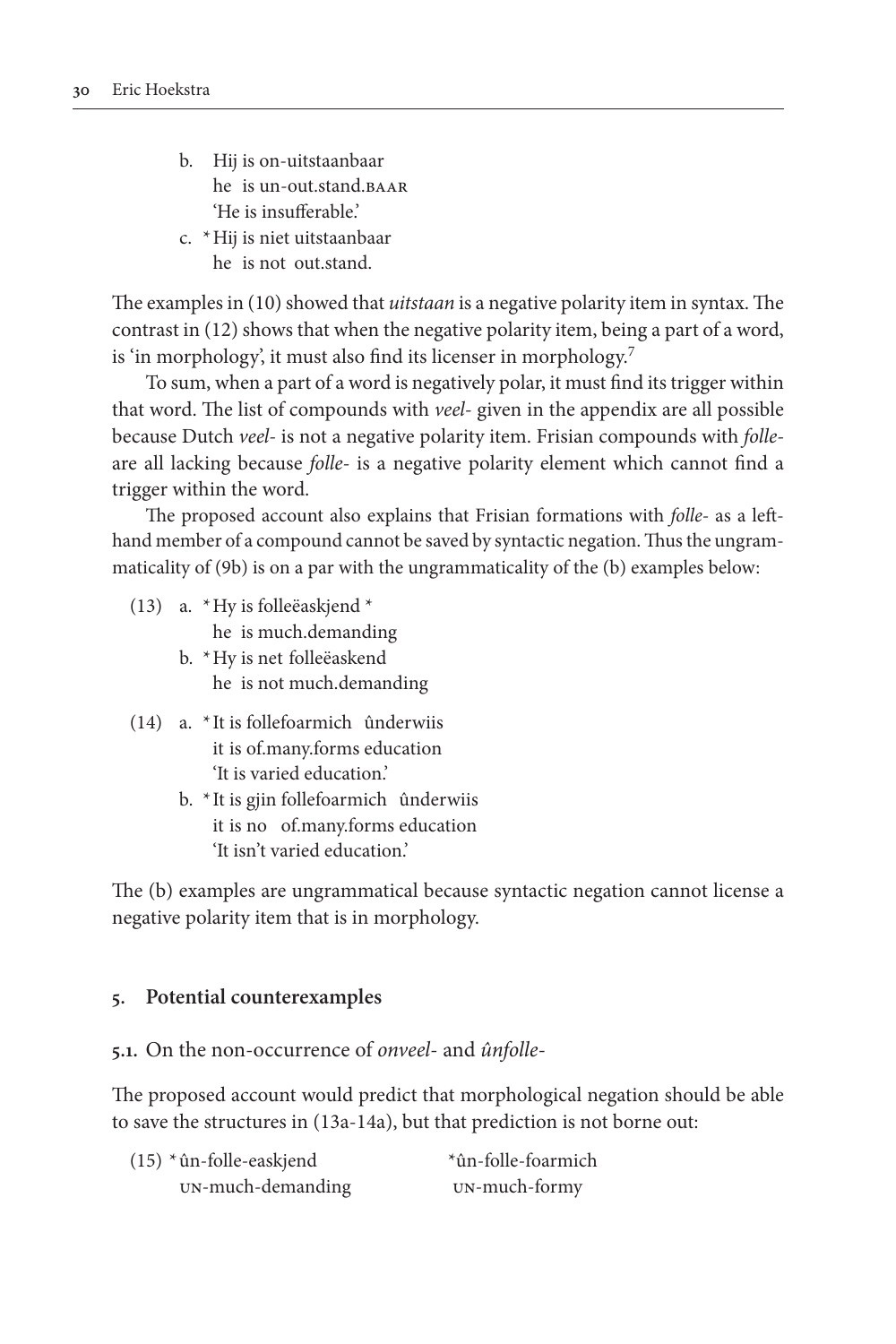However, (15) is not ungrammatical because some violation of negative polarity is involved. It is ungrammatical for an independent reason having nothing to do with negative polarity. This can be argued on the basis of facts from Dutch. If negative polarity would cause the ungrammaticality of (15), then the Dutch equivalents would have to be grammatical, seeing that Dutch *veel-* is not negatively polar. But Dutch has the same facts as Frisian as far as the prefixation of morphological negation is concerned, as shown in (16a), even though in Dutch the examples without *un-* are grammatical, as shown in (16b):

|  | $(16)$ a. * on-veeleisend | *on-veelvormig |
|--|---------------------------|----------------|
|  | UN-much.demanding         | UN-much.formy  |
|  | b. veeleisend             | veelvormig     |
|  | much.demanding            | much.formy     |

The ungrammaticality of (15) and (16a) must therefore receive an independent explanation. However, a reviewer suggests that the examples in (16a) are ungrammatical as the result of blocking: the presence in Dutch (syntax) of *niet veeleisend* 'not demanding' blocks the presence of \**onveeleisend* 'undemanding'. Under that hypothesis, the ungrammaticality of (15) is what needs to be explained. However, Embick & Marantz (2008) have presented strong arguments indicating that there is no blocking at the word level nor above it. Apart from the problems inherent to a blocking approach, the lack of compounds beginning with *onveel-* (Dutch) and *ûnfolle-* (Frisian) seems to have an independent morpho-semantic explanation, seeing that the negation of a high degree quantification is rarely expressed morphologically.<sup>8</sup>

Nevertheless, there are some rare cases of compounds beginning with *onveel-* in Dutch, and these characteristically involve litotes, two negations cancelling each other, as in the following examples:

- (17) a. niet onveelvuldig not un.much.times 'not infrequent(ly)'
	- b. <sup>?</sup>zij is niet onveelzijdig she is not un.many.side 'she is all-round'

The first example involves a compound of which the second member has no lexical meaning, as there is no existing word \**vuld* or \**vuldig*. The second example seems to confirm the suggestion of note 8 saying that *onveel-* is rare because a negation of a high degree word is not very informative. The effect of double negation is that the utterance is informative again. The use of litotes indicates that the speaker is reluctant (for whichever pragmatic reason) to plainly make an affirmative statement (see Van der Wouden 1995: 68, who refers to Horn 1991). Note incidentally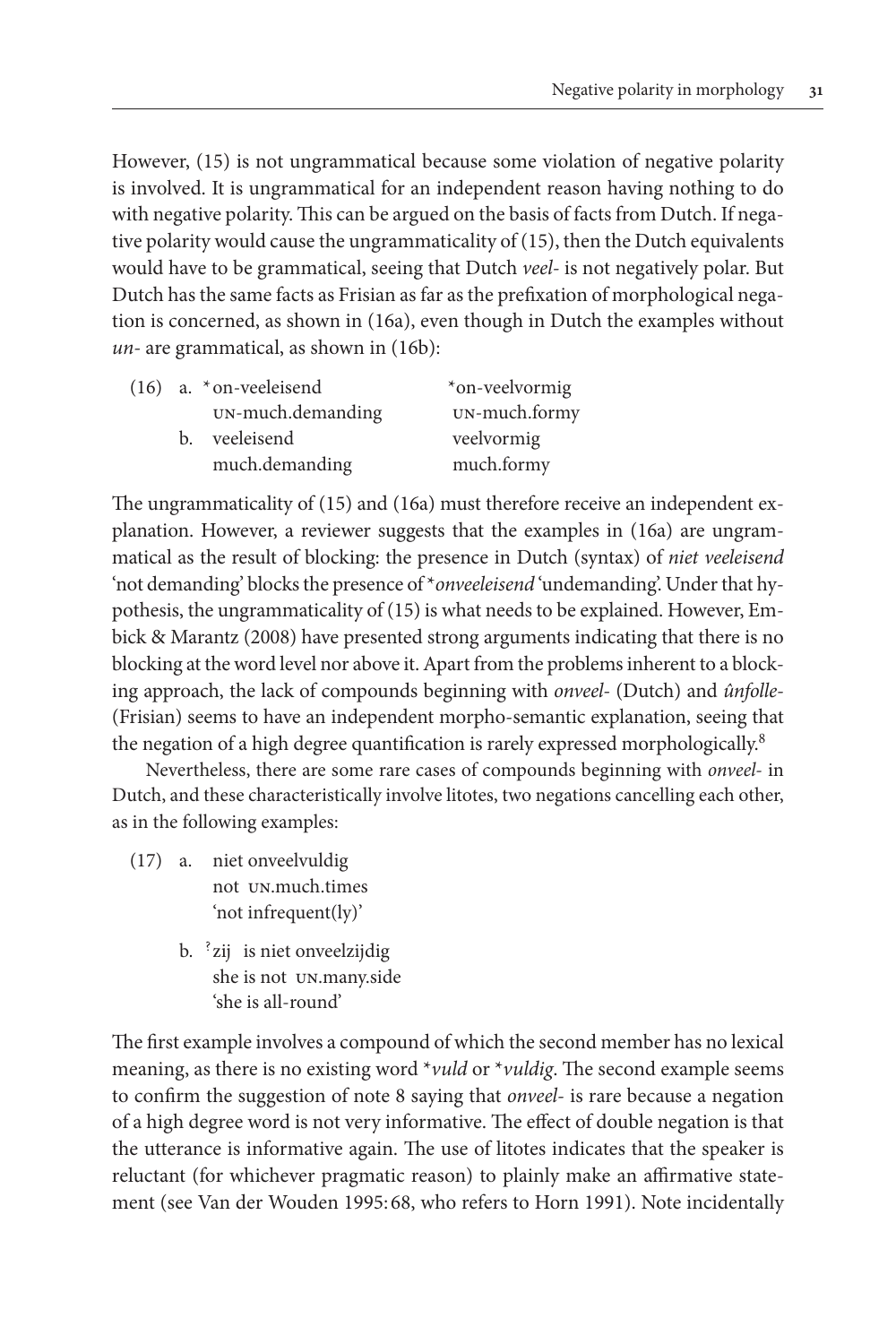that litotes is unable to save Frisian compounds with *ûnfolle-*. To sum, it is not clear why both Dutch and Frisian resist morphological negation of compounds with *veel-* and *folle*-, although it must be conceded that such formations sometimes occur in lithotes in Dutch, but not in Frisian.

## **5.2** Why can compounds with *any-* be licensed from outside the compound?

Examples like *anybody*, *anything*, and so on seem counterexamples, since the negative polarity item *any* can be viewed as being licensed from outside the compound, as a reviewer notes. However, such examples differ crucially from the examples with *folle-* in that the second member of the compound has lost its lexical meaning; on such phenomena involving the voiding of lexical content as a result of quantificational semantics, see Postma (1995). Thus anybody is not a compound with a denotation that involves bodies. The item -body contributes no more than the feature <+HUMAN>, which restricts the domain of interpretation for the quantifier. All this suggests that it is the lexical meaning of the head of a compound which renders the left-hand member of a compound inaccessible to a licenser outside the compound. Voiding of the lexical content of -*body*, as in *anybody*, makes it possible for *any*- to be licensed by a licenser outside the compound.

## **5.3** The Middle Dutch prefix *ghe-*

Ackema & Neeleman (2004: 118) claim that there can be negative polarity items in morphology licensed by elements in the syntactic representation. They present examples from Postma (1999) involving the Middle Dutch element *ghe*, which according to Ackema & Neelema is a prefix.

#### **5.3** The Middle Dutch prefix *ghe-*

Ackema & Neeleman (2004: 118) claim that there can be negative polarity items in morphology licensed by elements in the syntactic representation. They present examples from Postma (1999) involving the Middle Dutch element ghe, which according to Ackema & Neelema is a prefix.

- (18) a. Nu en can ic langher niet ghe-swigen now neg can I longer not ghe-be.silent 'I can no longer be silent now.'
	- b. Dies zwigh-ic-s nochtans therefore am.silent-I-it nevertheless 'Therefore I will nevertheless be silent about this.'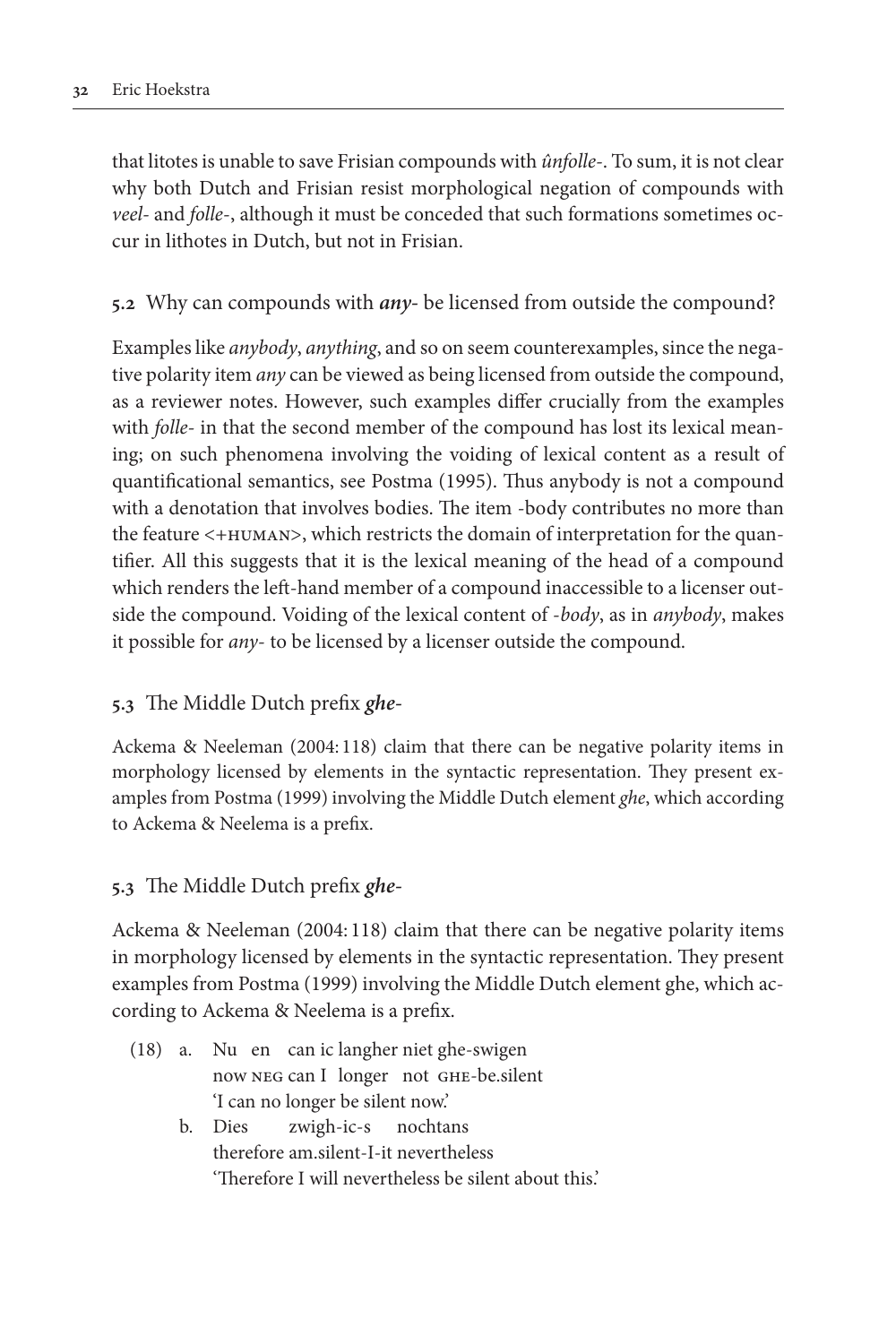*Ghe* is found in the negative context in (a) while being absent in the non-negative context in (b). It is indeed true that Postma shows that *ghe-* behaves like a negative polarity item. However, Postma (1999: 320ff) also shows that *ghe-* must not be analysed as a prefix but as a clitic. Just like a Romance clitic, the element *ghe-* can climb from the main verb onto auxiliary verbs. An example is given below:

(19) Dat ic se niet en ghe-mach sien that I them not neg ghe-may see 'That I may not see them.'

The prefix climbs from the main verb onto the modal verb. As clitics are syntactic objects, it need not come as a surprise that they can participate in the relation of negative polarity, as they can in binding and movement relations. Thus there is no need to claim as Ackema & Neeleman (2004: 118) do, that there can be negative polarity items in morphology licensed by triggers in the syntactic representation.<sup>9</sup>

**5.4.** *Folle* as a right-hand member of compounds

Finally, it must be noted that *folle* also occurs in the idiomatic combinations shown below:

| $(20)$ hoe-folle | sa-folle | te-folle |
|------------------|----------|----------|
| how-much         | so-much  | too-much |

These combinations are found in writing both written as one word and written as two words, although the prescriptive standard requires that they be written as one word. It is hard to decide whether these combinations must be analysed as a morphological derivation or as a syntactic combination of two elements which are invariably adjacent. In either case, *hoe, sa* and *te* can be viewed as the triggers licensing the negative polarity item *folle*.

## **6. Concluding remarks**

Evidence has been presented showing that negative polarity items can be licensed either in syntax or in morphology, but that the trigger and the negative polarity item must both occur in the same component. If the negative polarity item is part of a word, so must the trigger be. In contradistinction to its Dutch equivalent *veel*, Frisian *folle* was shown to be a negative polarity item, regardless of whether it occurred in syntax or in morphology. As a member of compounds, *folle* cannot find a trigger, and correspondingly it is excluded there (see appendix). Dutch *veel-*, on the other hand, is not negatively polar, and correspondingly, it is freely used in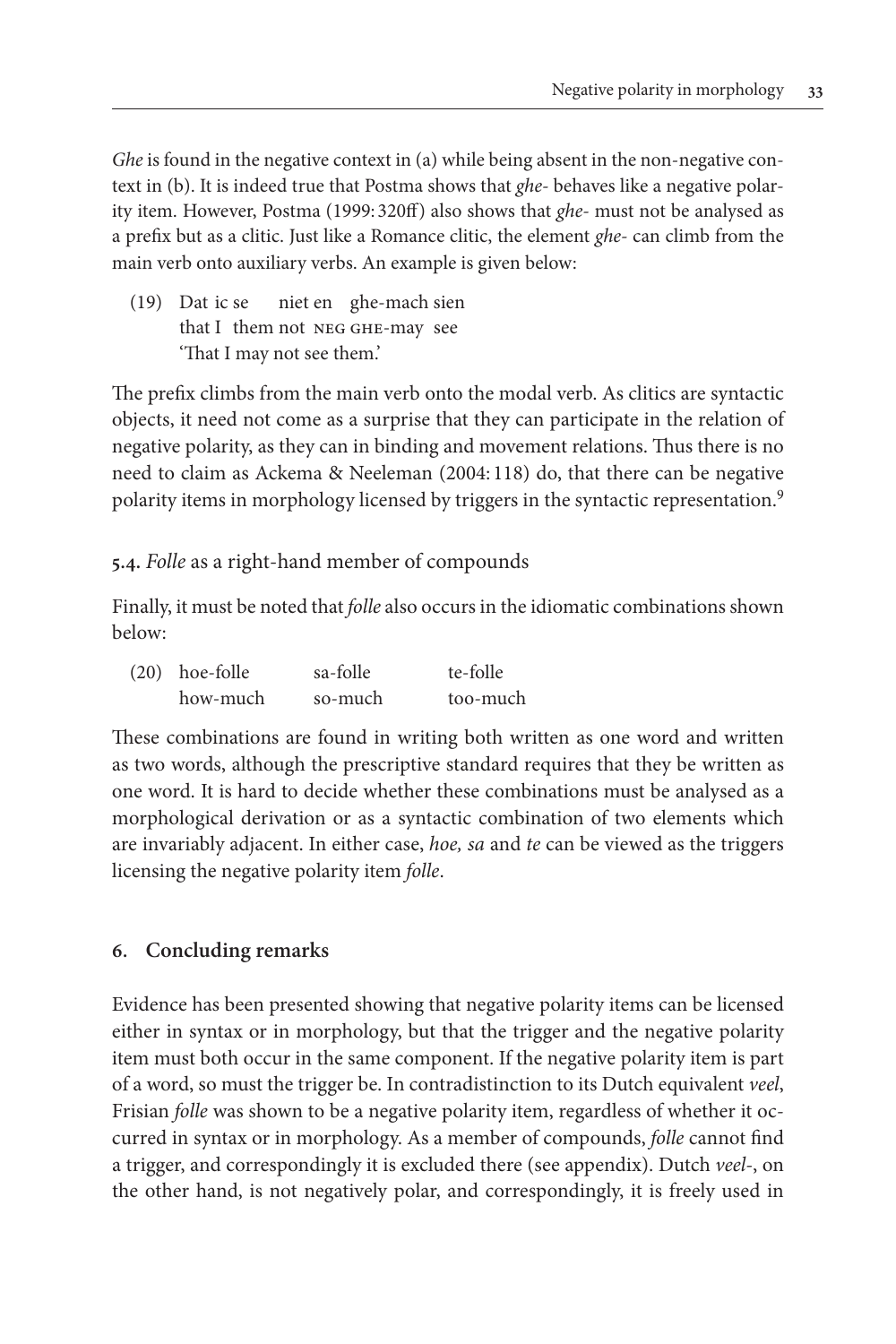compounds. The lack of compounds with *onveel-* and *ûnfolle-*, in itself remarkable, was argued to be independent of the negatively polar character of *folle*.

#### **Notes**

**\*** I would like to thank Siebren Dyk, Bouke Slofstra, Arjen Versloot, Willem Visser and two anonymous reviewers for comments and/or discussion.

**1.** -*lei* is not an independently occurring word, but it can be glossed as 'kind, sort'.

**2.** Neither De Haas & Trommelen (1993) nor Booij (2002) discusses compounds with *veel-*, presumably because the behaviour of these compounds in Dutch is unremarkable.

**3.** Tiersma (1999: 82) writes that "*folle* never stands alone before a noun — it must always be part of a larger expression as in *te folle* 'too much' or *net folle* 'not much'."

**4.** In this respect, the English word *much* (Thomson & Martinet 1976: 20) behaves like Frisian *folle*: "*Much* is not very often used with affirmative verbs, as almost always in the accusative and usually in the nominative, it is replaced by *a lot (of)/ a geat deal (of)*." Pullum & Huddleston (2002: 826) note that *We have much sugar* is extremely unlikely to occur in casual conversation, while some such similar examples are found in literary usage and in certain idiomatic constructions.

**5.** A reviewer notes that for some speakers *uitstaan* is not just a (strong) negative polarity item, triggered by negation (in tandem with the modal verb *kunnen*). Instead a weaker requirement is involved. Thus, on the internet examples like (i) below are found in informal writing, where *uitstaan* is licensed by the modal verb *kunnen* in tandem with adverbial modification of some sort:

(i) De temperatuur kan ik hier wel goed uitstaan the temperature can I here rather good out.stand 'The temperature, I can stand rather well here.'

6. In the syntax, potentiality is obligatorily expressed in this idiom as the verb *kunnen* 'can'. In the morphology, it is expressed as the suffix *-baar*, which generally carries the same meaning. De Haas & Trommelen (1993: 291) paraphrase the meaning of *-baar* as 'something that can be V-ed' ('kunnende ge-V-d worden' in Dutch), see also Hüning & Van Santen (1994).

7. The data in (12) can also be taken as evidence, as a reviewer notes, that the positive variant of the *on*-word has disappeared from the language, as is the case with *\*nozel* versus *onnozel* 'silly'. However, -*nozel* can also be viewed as a negative polarity item that *only* exists in morphology, whereas *uitstaan* is a negative polarity item existing both in morphology and in syntax. Put differently, *nozel* has not disappeared from the language, it has lost the ability to function as an independent word.

8. Note that a word like \* *onveel* is lacking in Dutch, as it is in Frisian (*\* ûnfolle*), in English (*\* unmuch*, *\* unmany*), in German (*\* unviel*) and in other languages. In fact, the same point can be make regarding morphological negation and the quantifier *all* (\* *unall, \* nall*). If a speculation is allowed, I would venture to relate the absence of Dutch and Frisian compounds combining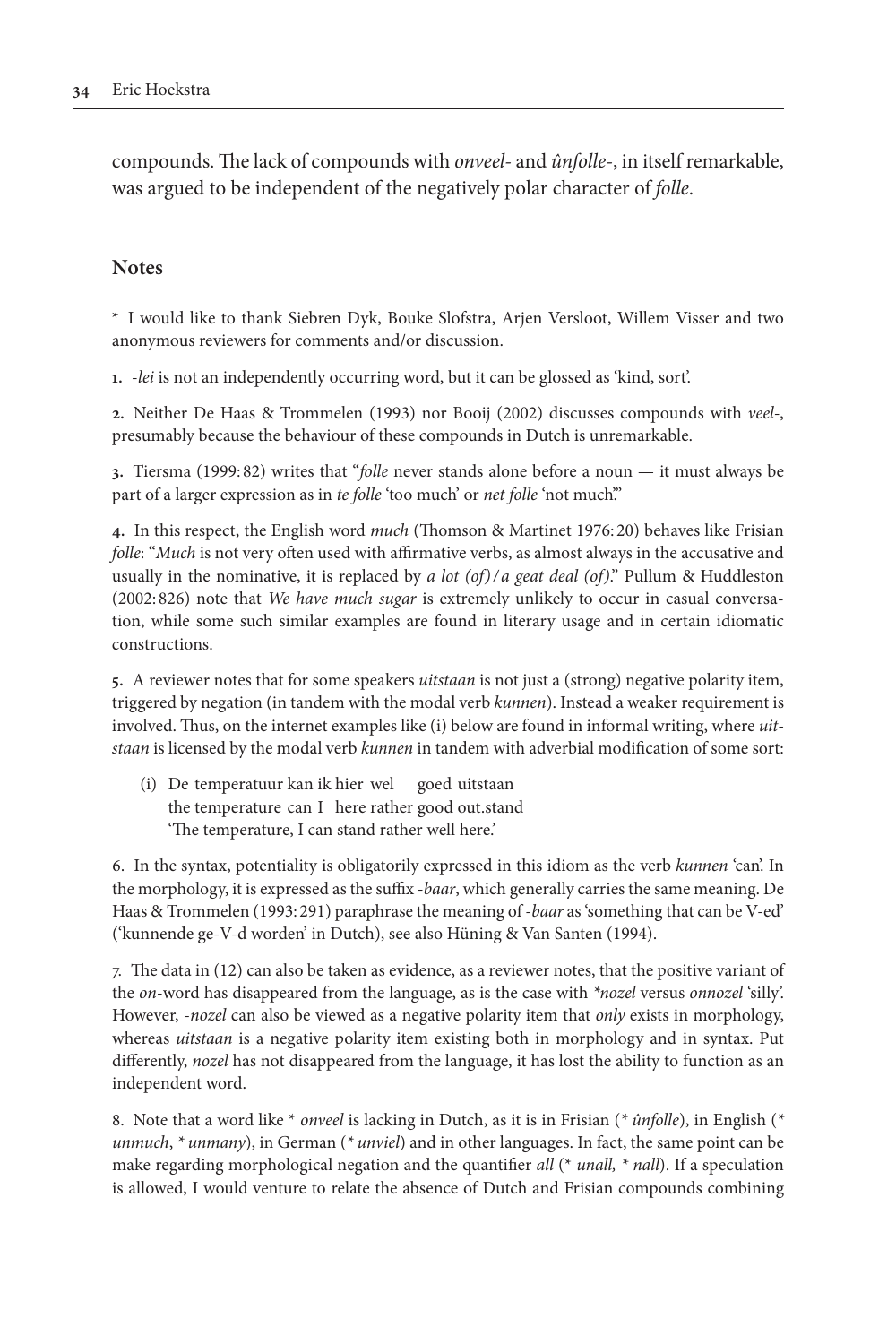morphological negation with *veel-* to the fact that quantifiers of high degree or amount generally do not combine with morphological negation, perhaps because it is not very informative to negate an expression of high degree.

**9.** Ackema & Neeleman mention Postma's clitic analysis in a footnote, claiming that in those cases *ghe-* is a prefix base-generated on the modal verb.

#### **References**

- Ackema, Peter & Ad Neeleman. 2004. *Beyond morphology. Interface conditions on word formation.* Oxford: Oxford University Press.
- Booij, Geert. 2002. *The morphology of Dutch.* Oxford: Oxford University Press.
- Di Sciullo, Anna-Maria & Edwin Williams. 1987. *On the definition of word*. Cambridge, Mass.: MIT Press.
- Embick, David and Alec Marantz. 2008. "Architecture and blocking". *Linguistic Inquiry* 39.1–53.

Fauconnier, Gilles. 1975. "Pragmatic scales and logical structure". *Linguistic Inquiry* 6.353–375

- Giannakidou, Anastasiou. 2001. "The meaning of free choice". *Linguistics and Philosophy* 24.659–735.
- Giannakidou, Anastasiou. 2002. "Licensing and sensitivity in polarity items: From downward entailment to (non)veridicality". *Chicago Linguistic Society* 38 ed. by Maria Andronis, Erin Debenport, Anne Pycha and Keiko Yoshimura, 29–53. Chicago: Chicago Linguistic Society.
- de Haas, Wim & Mieke Trommelen. 1993. *Morfologisch handboek van het Nederlands. Een overzicht van de woordvorming.* 's Gravenhage: SDU Uitgeverij.
- Hoeksema, Jack. 1983. "Negative polarity and the comparative". *Natural Language and Linguistic Theory* 1.403–434.
- Hoeksema, Jack. 1986. "Monotonie en superlatieven". *Proeven van taalweten-schap* ed. by Cor. Hoppenbrouwers, Joop Houtman, Ineke Schuurman and Frans Zwarts, 38–49. Groningen: Nederlands Instituut, University of Groningen.
- Hoeksema, Jack & Henny Klein. 1995. "Negative predicates and their arguments". *Linguistic Analysis* 25.146–180.
- Hoekstra, Eric. 2010. "Oer FOLLE en 'WEINICH' yn it Nijfrysk en it Midfrysk". *It Beaken* 72.55–68.
- Hoekstra, Jarich. 2000. "The West Frisian quantifier system and the 'mass only' puzzle". *Linguistics in the Netherlands* ed. by Helen de Hoop and Ton van der Wouden, 119–131. Amsterdam: John Benjamins.
- Horn, Laurence R. 1991. "Duplex negation affirmat …: the economy of double negation." *CLS 27 (2) Papers from the parasession on negation* ed. by Lise M. Dobrin, Lynn Nichols, and Rosa M. Rodriguez, 80–106. Chicago: Chicago Linguistic Society.
- Hüning, Matthias & Ariane van Santen. 1994. "Produktiviteitsveranderingen: de adjectieven op -lijk en -baar". *Leuvense Bijdragen* 83.1–29.
- Ladusaw, William. 1979. Polarity sensitivity as inherent scope relations. PhD diss., University of Texas, Austin. (Indiana University Linguistic Club, 1980).
- Postma, Gertjan. 1995. Zero Semantics. A Study of the Semantic Conception of Quantificational Meaning*.* PhD diss., University of Leiden.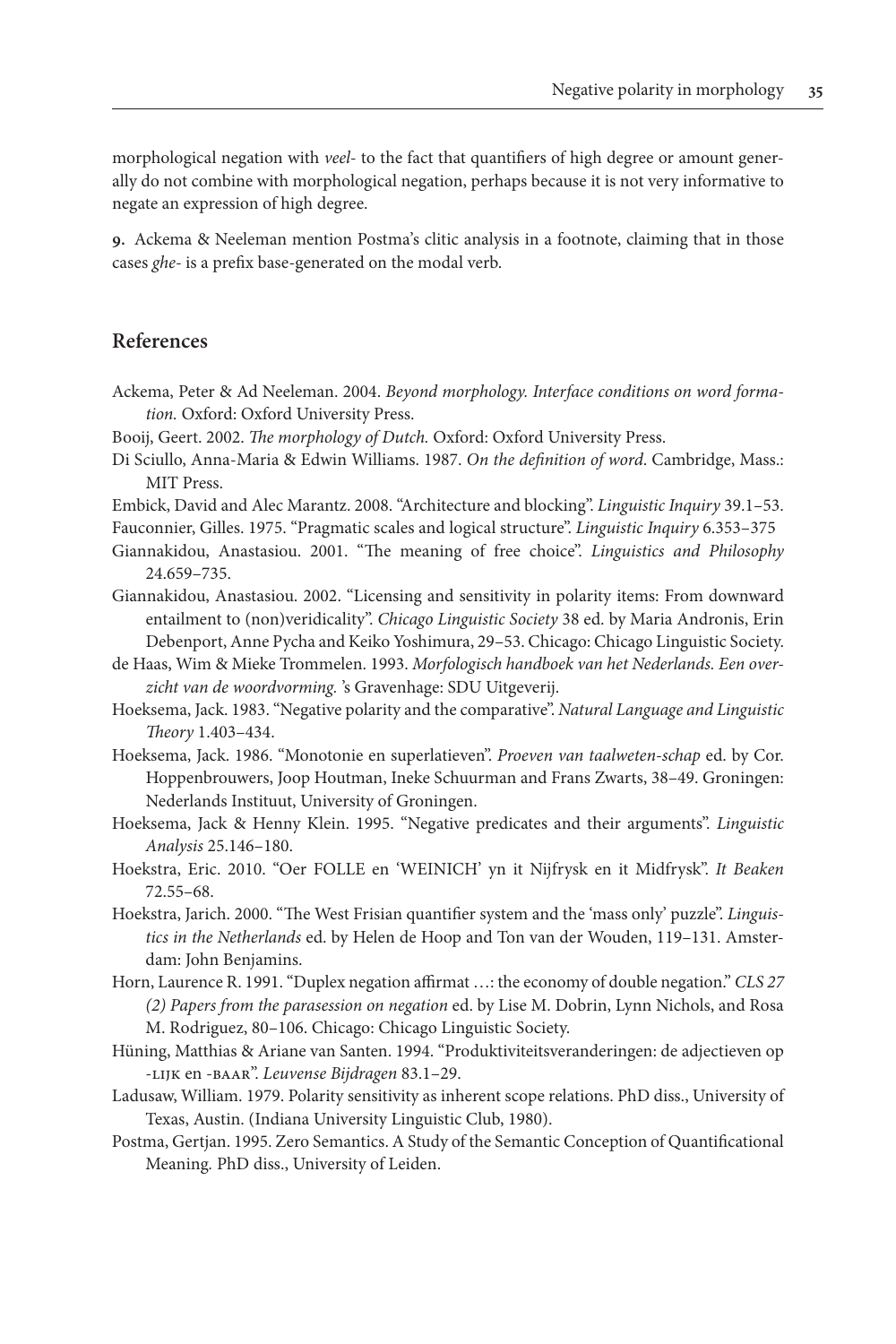Postma, Gertjan. 1999. "De negatieve polariteit van het syntactische GHE-partikel in het Middelnederlands". *Nederlandse Taalkunde* 4.310–329.

Pullum, Geoffrey & Rodney D. Huddleston. 2002. "Negation". *The Cambridge Grammar of the English Language* ed. by Rodney Huddleston and Geoffrey Pullum (in collaboration with Laurie Bauer, Betty Birner, Ted Briscoe, Peter Collins, David Denison, David Lee, Anita Mittwoch, Geoffrey Nunberg, Frank Palmer, John Payne, Peter Peterson, Lesley Stirling and Gregory Ward), 785–849. Cambridge: Cambridge University Press.

de Swart, Henriëtte. 1998. "Licensing of negative polarity items under inverse scope." *Lingua*  105.175–200.

Tamminga, Douwe A. 1973. "Folle net genôch". *Op 'e taelhelling II*. Boalsert: Osinga, 12–15.

Thomson, Audrey J. & A.V. Martinet. 1977. *A practical English Grammar.* Second edition. Oxford: Oxford University Press.

Tiersma, Pieter M. 1999. *Frisian Reference Grammar*. Ljouwert: Fryske Akademy.

Visser, Willem. 1985. *Frysk Wurdboek. Nederlânsk-Frysk.* Drachten: A.J. Osinga.

van der Wouden, Ton. 1994. Negative Contexts. PhD diss., University of Groningen.

- van der Wouden, Ton. 1994. "De reflectie van logische relaties in woordstructuur: de distributie van het prefix on". *TABU Bulletin voor Taalwetenschap* 25.61–71.
- Zwarts, Frans. 1981. "Negatief-polaire uitdrukkingen I". *Glot Tijdschrift voor Taalwetenschap*  6.35–132.

Zwarts, Frans. 1995. "Nonveridical contexts". *Linguistic Analysis* 25.286–312.

#### **Appendix**

| pound with <i>folle</i> -; from the Dutch-Frisian dictionary (Visser 1985) |                 |                    |  |  |
|----------------------------------------------------------------------------|-----------------|--------------------|--|--|
| Dutch                                                                      | Gloss           | <b>Translation</b> |  |  |
| veelal                                                                     | much.all        | mostly             |  |  |
| veelbelovend                                                               | much.promising  | auspicious         |  |  |
| veelbesproken                                                              | much.discussed  | much-discussed     |  |  |
| veelbetekenend                                                             | much.meaning    | significant        |  |  |
| veelbewogen                                                                | much.moved      | eventful           |  |  |
| veelbladig                                                                 | many.leafed     | with many leaves   |  |  |
| veelbloemig                                                                | many.flowered   | many-flowered      |  |  |
| veelbroederig                                                              | many.stamened   | with many stamens  |  |  |
| veeldelig                                                                  | with.many.parts | multipartite       |  |  |
| veeleer                                                                    | much.rather     | rather, more       |  |  |
| veeleisend                                                                 | much.demanding  | demanding          |  |  |
| veelgeliefd                                                                | much.loved      | much-loved         |  |  |
| veelgevraagd                                                               | nuch.asked.for  | in great demand    |  |  |

Dutch compounds with *veel*- without a Frisian translation equivalent in the form of a com-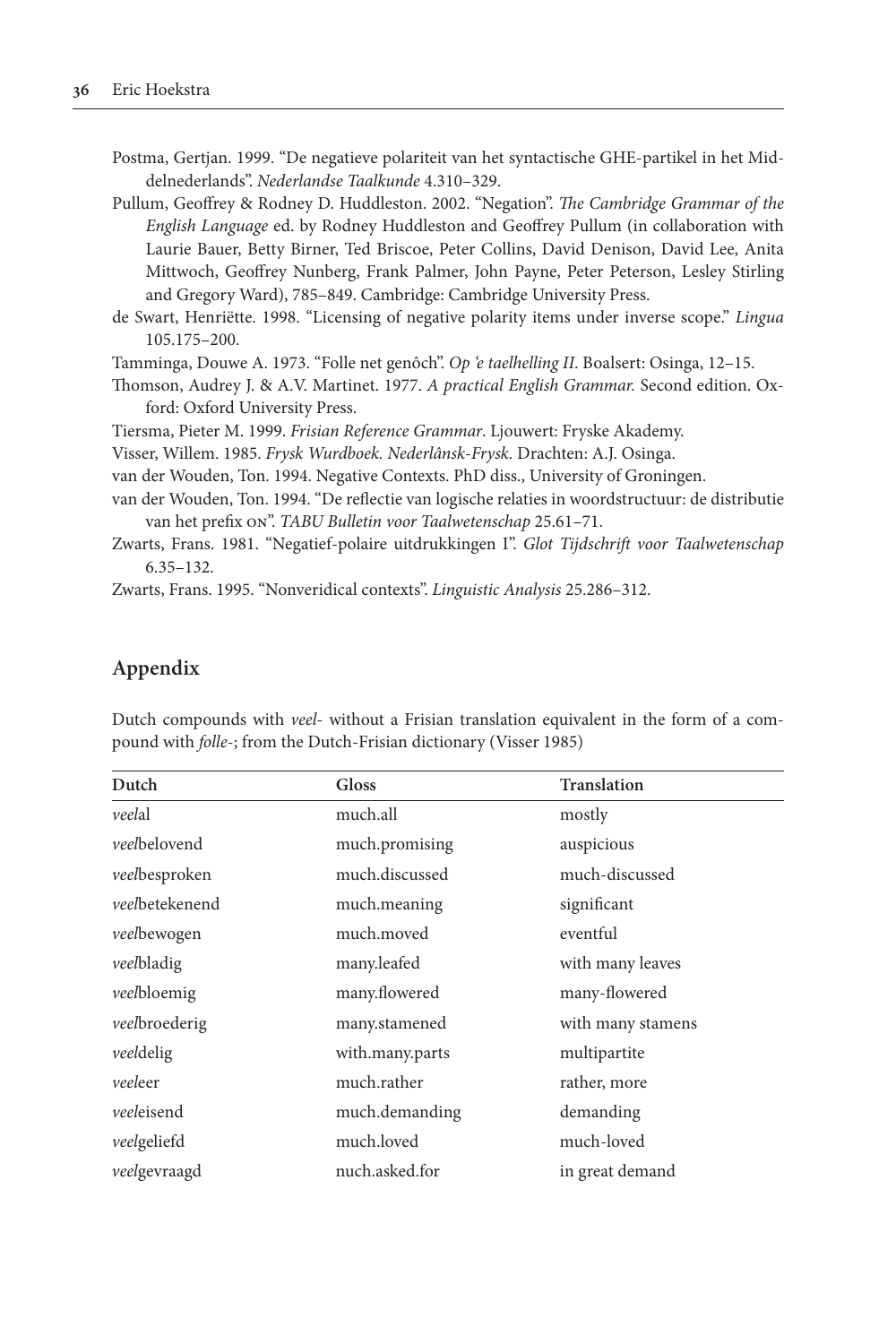| Dutch            | Gloss               | <b>Translation</b>     |
|------------------|---------------------|------------------------|
| veelgodendom     | many.gods-dom       | polytheism             |
| veelheid         | much.ness           | great amount           |
| veelhoek         | many.angle          | polygon                |
| veelhoekig       | many.angle          | polygonal              |
| veelhoevig       | many.hoove          | many-hooved            |
| veelhoofdig      | many.head           | many-headed            |
| veeljarig        | many.year           | of many years          |
| veelkleurig      | many.colour         | varicoloured           |
| veelkoppig       | many.head           | many-headed            |
| veelledig        | many.member         | of many parts          |
| veellettergrepig | many.syllable       | polysyllabic           |
| veelomvattend    | much.encompassing   | comprehensive          |
| veelprater       | much.talker         | loquacious person      |
| veelschrijver    | much.writer         | hack                   |
| veelschrijverij  | much.writing        | hack writing           |
| veelsnarig       | many.string         | multistringed          |
| veelstemmig      | many.voice          | polyphonic             |
| veeltalig        | many.language       | multilingual           |
| veeltelig        | many.sex            | polygamous (botanical) |
| veelterm         | many.term           | polynomial             |
| veeltijds        | many.time           | frequently             |
| veelvlak         | many.side           | polyhedron             |
| veelvormig       | many.form           | multiform, polyformic  |
| veelvoud         | many.multiplication | multiple               |
| veelvraat        | much.eat            | glutton                |
| veelvuldig       | many.times          | frequent               |
| veelweter        | much.knower         | polyhistor             |
| veelwijverij     | many.wive.having    | polygamy               |
| veelzeggend      | much.saying         | significant            |
| veelzijdig       | many.side           | all-round              |
| veelzins         | many.meaning        | mostly                 |
| velerhande       | many.hand           | all sorts of           |
| velerlei         | many.kind           | multifarious           |